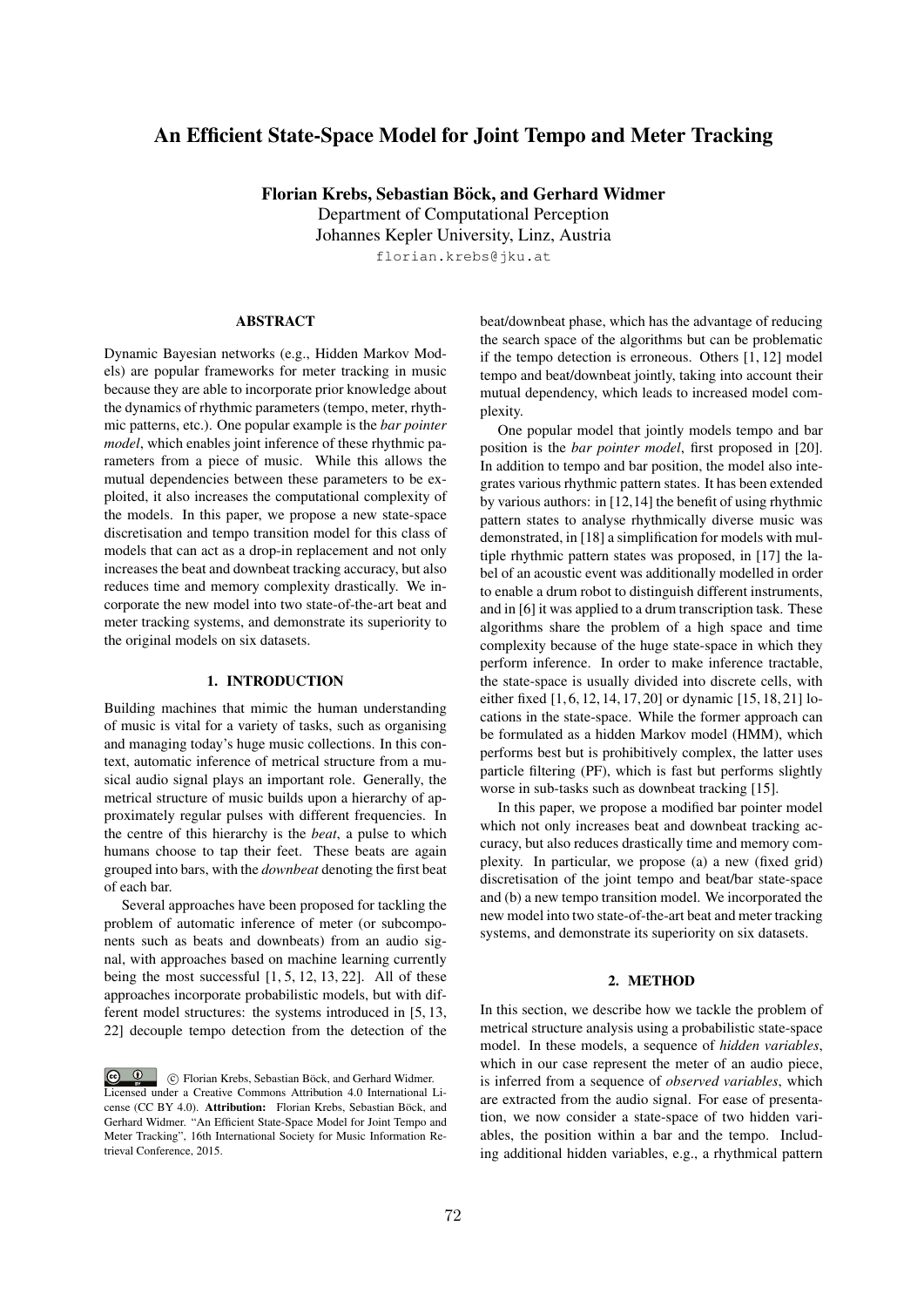state [12, 14, 18, 20, 21] or an acoustic event label [6, 17] is straightforward. In the following, we describe the original bar pointer model [20], its shortcomings, and the proposed improvements.

### 2.1 The original bar pointer model

The bar pointer model [20] describes the dynamics of a hypothetical pointer which moves through the space of the hidden variables throughout a piece of music. At each time frame *k*, we refer to the (hidden) state of the bar pointer as  $\mathbf{x}_k = [\Phi_k, \dot{\Phi}_k]$ , with  $\Phi_k \in \{1, 2, ..., M\}$  denoting the position within a bar, and  $\dot{\Phi}_k \in {\{\dot{\Phi}_{min}, \dot{\Phi}_{min} + 1, ..., \dot{\Phi}_{max}\}}$ the tempo in bar positions per time frame. *M* is the total number of discrete positions per bar,  $N = \dot{\Phi}_{max} - \dot{\Phi}_{min} +$ 1 is the total number of distinct tempi,  $\Phi_{min}$  and  $\Phi_{max}$  are respectively the lowest and the highest tempo. See Fig. 1a for an illustration of such a state space. Finally, we denote the observation features as y*k*.

Overall, we want to compute the most likely hidden state sequence  $\mathbf{x}_{1:K}^* = {\mathbf{x}_1^*, \mathbf{x}_2^*, ..., \mathbf{x}_K^*}$  given a sequence of observations  $\{y_1, y_2, ..., y_K\}$  for each audio piece as

$$
\mathbf{x}_{1:K}^* = \arg \max_{x_{1:K}} P(\mathbf{x}_{1:K} | \mathbf{y}_{1:K}).
$$
 (1)

with

$$
P(\mathbf{y}_{1:K}|\mathbf{x}_{1:K}) \propto P(\mathbf{x}_1) \prod_{k=2}^{K} P(\mathbf{x}_k|\mathbf{x}_{k-1}) P(\mathbf{y}_k|\mathbf{x}_k).
$$
 (2)

Here,  $P(\mathbf{x}_1)$  is the *initial state distribution*,  $P(\mathbf{x}_k|\mathbf{x}_{k-1})$ is the *transition model*, and  $P(\mathbf{y}_k|\mathbf{x}_k)$  is the *observation model*, which we further describe in the bottom of this section. Eq. 1 can be solved using the well-known Viterbi algorithm [16]. Finally, the set of downbeat frames *D* can be extracted from the sequence of bar positions as

$$
\mathcal{D} = \{k : \Phi_k^* = 1\},\tag{3}
$$

and the set of beat frames can be obtained analogously by selecting the time frames which correspond to a bar position that matches a beat position.

## *2.1.1 Initial distribution*

Here, any prior knowledge (e.g., about tempo distributions) can be incorporated into the model. Like most systems, we use a uniform distribution in this work.

## *2.1.2 Transition model*

The transition model  $P(\mathbf{x}_k | \mathbf{x}_{k-1})$  can be further decomposed into a distribution for each of the two hidden variables  $\Phi_k$ , and  $\dot{\Phi}_k$  by:

$$
P(\mathbf{x}_k | \mathbf{x}_{k-1}) = P(\Phi_k | \Phi_{k-1}, \dot{\Phi}_{k-1}) \cdot P(\dot{\Phi}_k | \dot{\Phi}_{k-1}).
$$
\n(4)

The first factor is

$$
P(\Phi_k | \Phi_{k-1}, \dot{\Phi}_{k-1}) = \mathbb{1}_x,\tag{5}
$$

where  $\mathbb{1}_x$  is an indicator function that equals one if  $\Phi_k =$  $(\Phi_{k-1} + \dot{\Phi}_{k-1} - 1)$  mod  $M + 1$ , and zero otherwise. The modulo operator makes the bar position cyclic (the last, light grey column in Fig. 1a is identical to the first column).

The second factor  $P(\dot{\Phi}_k | \dot{\Phi}_{k-1})$  is implemented by If  $\dot{\Phi}_{min} \leq \dot{\Phi}_k \leq \dot{\Phi}_{max}$ ,

$$
P(\dot{\Phi}_k | \dot{\Phi}_{k-1}) = \begin{cases} 1 - p_{\dot{\Phi}}, & \dot{\Phi}_k = \dot{\Phi}_{k-1};\\ \frac{p_{\dot{\Phi}}}{2}, & \dot{\Phi}_k = \dot{\Phi}_{k-1} + 1;\\ \frac{p_{\dot{\Phi}}}{2}, & \dot{\Phi}_k = \dot{\Phi}_{k-1} - 1, \end{cases}
$$
(6)

otherwise  $P(\dot{\Phi}_k|\dot{\Phi}_{k-1})=0$ .

 $p_{\phi}$  is the probability of a tempo change. From Eq. 6 it can be seen that the pointer can perform three tempo transitions from each state (indicated by arrows in Fig. 1a).

## *2.1.3 Observation model*

In this paper, we use two different observation models: The first one uses *recurrent neural networks* to derive a probability of a frame being a beat or not [1]. The second one models the observation probabilities with Gaussian mixture models from a two-dimensional onset feature [12, 14]. As the focus of this paper lies on the state discretisation and the tempo transition model, the reader is referred to [1, 12, 14] for further details.

#### 2.2 Shortcomings of the original model

Previous implementations of the bar pointer model [1, 2, 6, 12, 14, 17] followed [20] in dividing the tempo-position state space into equidistant points, with each point aligned to an integer-valued bar position and tempo (see Fig. 1a). This discretisation has a number of drawbacks, which are further explained in the following.

#### *2.2.1 Time resolution*

As shown in Fig. 1a, the number of position grid points per bar is constant across the tempi. This means that the grid of a bar played at a low tempo has a lower time resolution than of a bar played at high tempo, because both are divided into the same number of cells. In contrast, there are more observations available for a bar at a low tempo than for a bar at a high tempo, since the observations are extracted at a constant frame rate. This causes a mismatch between the time resolution of the feature extraction and the time resolution of the discretised bar position.

#### *2.2.2 Tempo resolution*

As shown in Fig. 1a, the distance between two adjacent tempo grid points is constant across the grid. This is inconsistent with tempo sensitivity experiments on humans, which have shown that the human ability to notice tempo changes is proportional to the tempo, with the JND (just noticeable difference) being around 2-5% of the inter beat interval [4]. Therefore, in order to get a sufficiently high tempo resolution at lower tempi, a huge number of tempo states has to be chosen.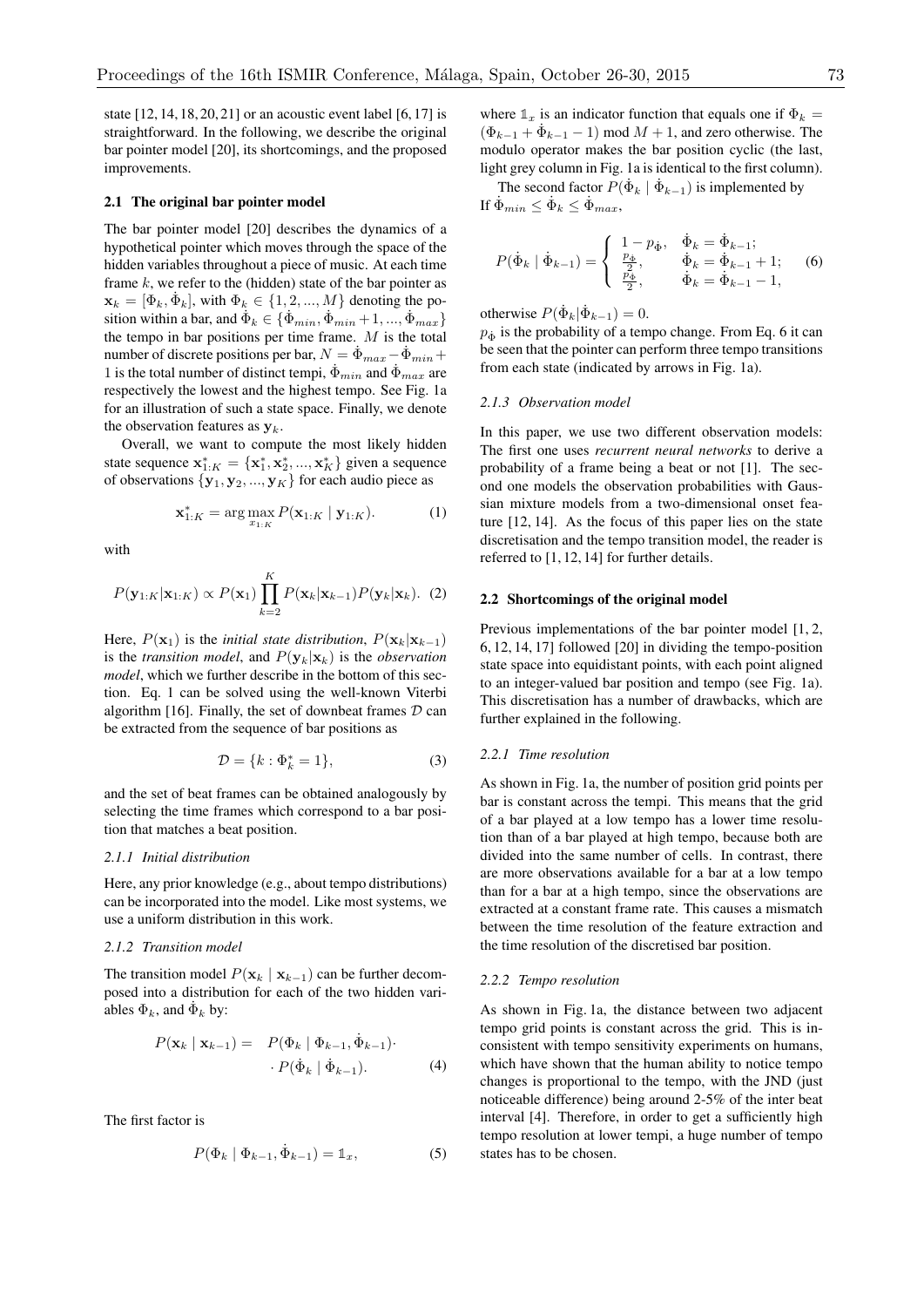

**Figure 1:** Toy example with  $M = 16$  and  $N = 6$ : Each dot corresponds to a (hidden) state in the tempo-bar-position state-space. The arrows indicate examples of possible state transitions.

#### *2.2.3 Tempo stability*

As the tempo model (see Eq. 6) forms a first-order Markov chain, the current tempo state is independent of all tempo states given the past tempo state. This means that the tempo model is not able to reflect any long term dependencies between tempo states, which may result in unstable tempo trajectories.

#### 2.3 Proposed model

This section introduces a solution to the problems described above. To simplify notation we assume a bar has four beats. Extending to other time signatures [20] or modelling beats instead of bars [1] is straightforward.

## *2.3.1 Time resolution*

We propose making the number of discrete bar positions *M* dependent on the tempo by using exactly one bar position state per audio frame (and thus per observation feature value). The number of observations per bar (four beats) at a tempo *T* in beats per minute (BPM) is

$$
M(T) = \text{round}(\frac{4 \times 60}{T \ast \Delta})
$$
\n(7)

with  $\Delta$  being the audio frame length. Using Eq. 7, we compute the number of bar positions of the tempo limits  $M(T_{min})$  and  $M(T_{max})$ .

## *2.3.2 Tempo resolution*

We can now either model all *Nmax* tempi that correspond to integer valued bar positions in the interval  $[M(T_{max})$ ,  $M(T_{min})$ , with

$$
N_{max} = M(T_{min}) - M(T_{max}) + 1,
$$
 (8)

or select only a subset of *N* tempo states. In Section 3, we evaluate the performance of the transition model for various numbers of tempo states. For  $N < N_{max}$ , we choose the tempo states by distributing *N* states logarithmically across the range of beat intervals, trying to mimic the JNDs of the human auditory system [4].

#### *2.3.3 Tempo stability*

To increase the stability of the tempo trajectories we only allow transitions at beat positions within a bar. This is illustrated in Fig. 1b with the arrows showing examples of possible state transitions. In contrast to the original model which allows three tempo transitions at every time step, we allow transitions to each tempo, but only at beat times. The new tempo transition model then becomes: If  $\Phi_k \in \mathcal{B}$ ,

 $P(\dot{\Phi}_k|\dot{\Phi}_{k-1}) = f(\dot{\Phi}_k, \dot{\Phi}_{k-1})$ 

$$
else
$$

$$
P(\dot{\Phi}_k|\dot{\Phi}_{k-1}) = \begin{cases} 1, & \dot{\Phi}_k = \dot{\Phi}_{k-1}; \\ 0, & \text{otherwise} \end{cases}
$$
 (9)

 $\beta$  is the set of bar positions that corresponds to beats, and  $f(\cdot)$  is a function that models the tempo change probabilities. We experimented with various functions (Gaussian, Log-Gaussian, Gaussian mixtures), but found this exponential distribution to be performing best:

$$
f(\dot{\Phi}_k, \dot{\Phi}_{k-1}) = exp(-\lambda \times |\frac{\dot{\Phi}_k}{\dot{\Phi}_{k-1}} - 1|)
$$
 (10)

where the rate parameter  $\lambda \in \mathbb{Z}_{\geq 0}$  determines the steepness of the distribution. A value of  $\lambda = 0$  means that transitions to all tempi are equally probable. In practice, for music with roughly constant tempo, we set  $\lambda \in [1, 300]$ . Fig. 2 shows the tempo transition probabilities for various values of  $\lambda$ .

## 2.4 Complexity of the inference algorithm

In this section, we investigate time and memory complexity of the bar pointer model, considering only the complexity of the (Viterbi) inference and ignoring the contribution of computing the observation features and observation probabilities.

Both time and space complexity depend on the number of states of the model. The number of states, in turn, depends on the number of bar positions, the tempo ranges, the audio frame length, and the tempo resolution that we chose to model. Let us assume that we have a model with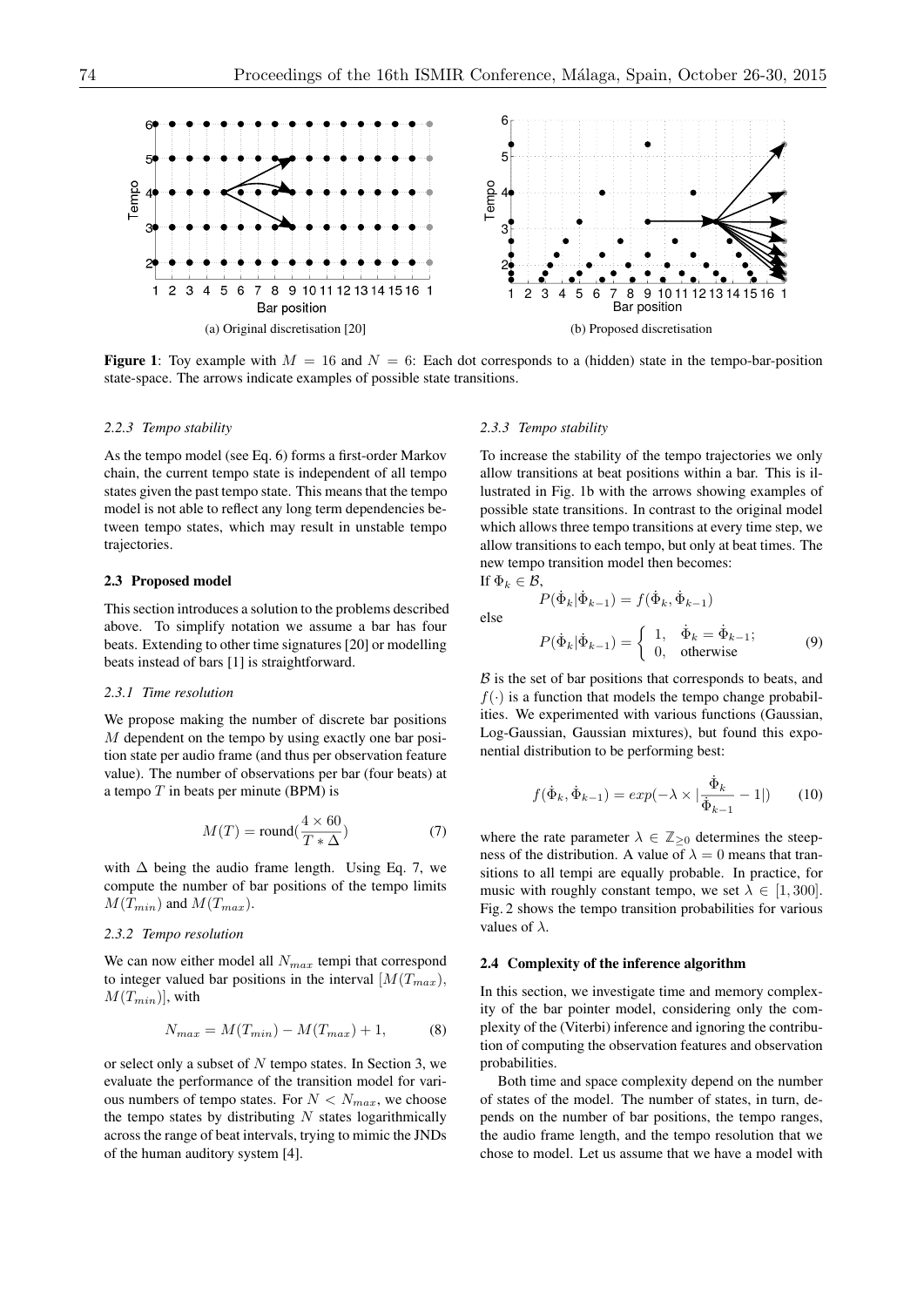

Figure 2: Tempo change probability density (Eq. 10) for various values of  $\lambda$ .

*S* hidden states, *T* possible state transitions per frame, and an audio excerpt with *K* frames. The memory requirement of the algorithm is then simply  $S \times K$ , as we have to store the best predecessor state for each of the *S* states for each time frame during Viterbi decoding. The time complexity, on the other hand, is  $T \times K$ , as we have to compute *T* transitions at each time step. In Table 1 we show the values of *S* and *T* of the models used in this paper.

## 3. EXPERIMENTAL SETUP

In this section, we evaluate the proposed model with realworld music data in two experiments<sup>1</sup>. In the first experiment, we investigated the effect of the number of tempo states N and the rate parameter  $\lambda$  of the tempo transition function on the meter tracking performance on a training set. We evaluated only the beat tracking performance, as this is the most fundamental task that we wanted to solve. In the second experiment, we integrated the proposed model with the parameters determined in Experiment 1 into two state-of-the-art systems and compared the meter tracking performance in terms of accuracy and complexity with the original models. Below, we describe the datasets, the evaluation metrics, and the meter tracking models.

# 3.1 Datasets

In this work, we used seven test datasets, one for Experiment 1 and the remaining six for Experiment 2. For more details about each datasets, see the corresponding references:

*Experimental dataset*: This dataset is a subset of the *1360-songs* dataset [8] excluding the Hainsworth dataset, because it was used in Experiment 2. In total, it includes 1139 excerpts (total length 662 minutes).

*Ballroom dataset* [9]: A dataset of 698 30-second excerpts of ballroom dance music (total length 364 minutes). It was annotated with beat and downbeat times in [14].

*Hainsworth dataset* [10]: A dataset with 222 pieces (total length 199 minutes), covering a wide spectrum of genres.

*SMC dataset* [11]: A dataset with 217 pieces which are considered difficult for meter inference (total length 145 minutes). This set is also part of the MIREX evaluation.

*Greek dataset* [12]: 42 full songs of Cretan leaping dances in 2*/*4 meter (total length 140 minutes).

*Turkish dataset* [12]: 82 one-minute excerpts of Turkish Makam music (total length 82 minutes).

*Indian dataset* [19]: The same subset of 118 two-minute long pieces (total length 235 minutes) as used in [12].

#### 3.2 Evaluation metrics

To assess the ability of an algorithm to infer metrical structure, we used five evaluation metrics - four for beat tracking and one for downbeat tracking.

*F-Measure* (F): computed from the number of true positives (correctly detected beats within a window of *±*70ms around an annotation), the false positives, and the false negatives.

*CMLt*: quantifies the percentage of correctly tracked beats at the correct metrical level. In order to count a beat as correct, both previous and next beats have to match an annotation within a tolerance window of  $\pm 17.5\%$  of the annotated beat interval.

*AMLt*: the same as CMLt, but the detected beats are also considered to be correct if they occur on the off-beat or at double or half of the ground-truth tempo.

*Cemgil* (Cem): places a Gaussian function with standard deviation of 40 ms around the annotations and computes the average likelihood of the corresponding beat closest to each annotation. In contrast to the other measures with hard decision boundaries (due to rectangular tolerance windows), this measure is also sensitive to small timing differences between annotated and detected beats.

*Information Gain* (D): measures the deviation of the beat error distribution from a uniform distribution by computing the Kullback-Leibler divergence.

*Downbeat F-Measure* (DB-F): is the same F-measure as used for beats, but considers only downbeats.

We implemented the evaluation metrics according to [3] with standard settings. To make them comparable with other work, we excluded the first five seconds in Experiment 2 when comparing with the model from [12] but did not exclude them when comparing with the results from [1].

#### 3.3 Meter tracking models

To compare the proposed to the original model, we tested its performance with two state-of-the-art meter tracking systems:

*RNN-BeatTracker* [1]: This model uses a *recurrent neural network* to compute the probability of a frame being a beat. This probability is used as an observation probability for an HMM which jointly models tempo and the position

<sup>&</sup>lt;sup>1</sup> Additional information as well as the code to reproduce the results of this paper are available at http://www.cp.jku.at/people/ krebs/ismir2015/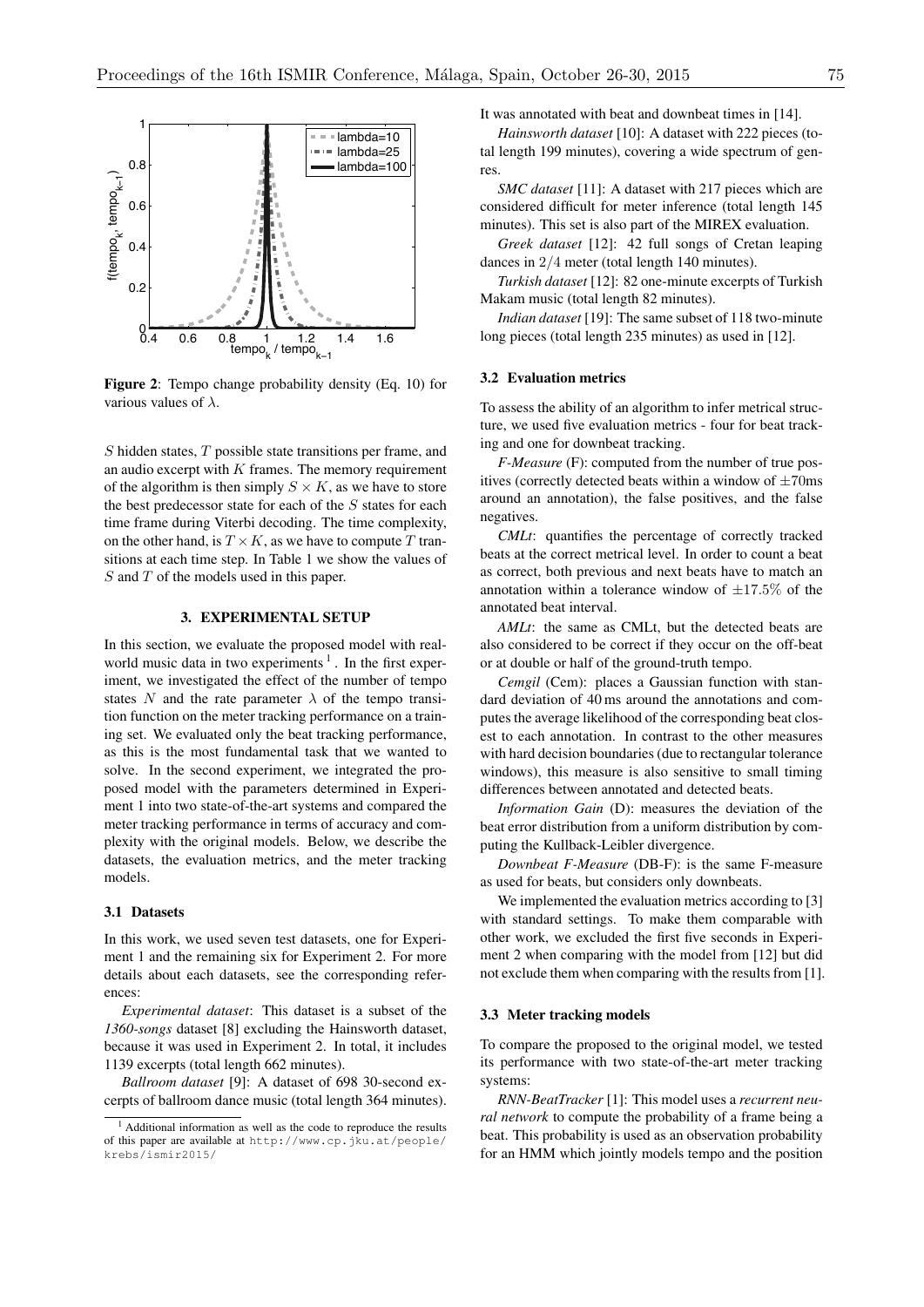within a beat period. We used the same MultiModelBeat-Tracker model as described in [1]. The model uses a frame length of 10 ms. Only beats are detected with this model.

*GMM-BarTracker* [12, 14]: Gaussian Mixture Models (GMMs) are used to compute the observation probabilities for an HMM that jointly models tempo, position within a bar and a set of rhythmic bar-patterns. For Experiment 1, the GMMs were trained on the *Ballroom*, the *Beatles* [3], the *Hainsworth* and the *RWC Popular* [7] datasets, using three rhythmic patterns that correspond to the time signatures 2*/*4*,* 3*/*4 and 4*/*4. Pieces with other time signatures were excluded. For Experiment 2, we used an updated  $2^2$ version of the model described in [12]. The model uses a frame length of 20 ms and integrates eight rhythmic pattern states, one for each of the rhythmic classes. It outputs beats and downbeats.

Note that the difference between *original* and *proposed* lies only in the definition of the hidden states and the transition model; both use the same observation model, initial distribution, and tempo ranges.

#### 4. RESULTS AND DISCUSSION

## 4.1 Experiment 1

In this experiment, we evaluated the influence of two parameters of the proposed transition model on the meter tracking performance. These parameters are the width of the tempo change distribution parametrised by the rate  $\lambda$ (Section. 2.3.3, Fig. 3) and the number of tempo states *N* (Section 2.3.1, Fig. 4). We chose to display the *Cemgil* accuracy in Figs. 3 and 4, because it is the only measure that makes a soft decision to count a beat as correct by using a Gaussian window and thus also takes into account small timing variations. Generally, the plots for the other measures were similar.

Fig. 3 shows the effect of the parameter  $\lambda$  on the *Cemgil* beat tracking accuracy for both the *RNN-BeatTracker* and the *GMM-BarTracker* on the *experimental* dataset, using the maximum number of tempo states *Nmax*. The maximum *Cemgil* values were obtained with  $\lambda = 125$ , and  $\lambda = 95$  respectively.

Using these settings for  $\lambda$ , we investigated the effect of the number of tempo states *N* on the beat tracking performance, which is shown in Fig. 4. As the two systems use a different audio frame rate, the maximum number of tempo states  $N_{max}$  is different too (see Section 2.3.1). Using a tempo range of [55*,* 215] BPM as in [1], the *RNN-BeatTracker* has at most  $N_{max} = 82$  tempo states, while for the *GMM-BarTracker*  $N_{max} = 41$ . As can be seen from Fig. 4, the *Cemgil* accuracy converges at  $\approx$  75 tempo states for the *RNN-BeatTracker* and at  $\approx 40$  for the *GMM*-*BarTracker*. This finding suggests that the *BarTracker* might also benefit from a higher audio frame rate and therefore a higher number of tempo states. In addition, the number of tempo states is a suitable parameter to select a trade-off between speed and accuracy.



**Figure 3:** Effect of parameter  $\lambda$  on beat tracking *Cemgil* metric on the *experimental* dataset.



Figure 4: Effect of the number of tempo states on beat tracking *Cemgil* metric on the *experimental* dataset.

#### 4.2 Experiment 2

In this experiment, we integrated the proposed model into two state-of-the-art meter tracking systems (Section 3.3) and compared them to the original models. The beat and downbeat accuracy scores of the original [1, 12] and proposed models, together with the number of states and transitions, are shown in Table 1. The proposed model used the parameters  $\lambda$  and *N* obtained in Experiment 1.

As can be seen, the proposed transition model outperforms the original model with respect to all performance metrics on all datasets (except *AMLt* (-0.2%) on the Ballroom dataset), with the added advantage of drastically reduced complexity. The *CMLt* metric in particular seems to benefit from the proposed model, with up to 20% relative improvement on the *Greek* dataset. Apparently, the restriction to change tempo only at beat times results in higher stability and therefore better performance in measures that are sensitive to continuity, such as *CMLt* and *AMLt*.

A comparison of the state-space sizes of the original and proposed models shows that the latter uses far fewer states and transitions. This is particularly apparent for the *GMM-*

<sup>2</sup> http://www.cp.jku.at/people/krebs/ismir2014/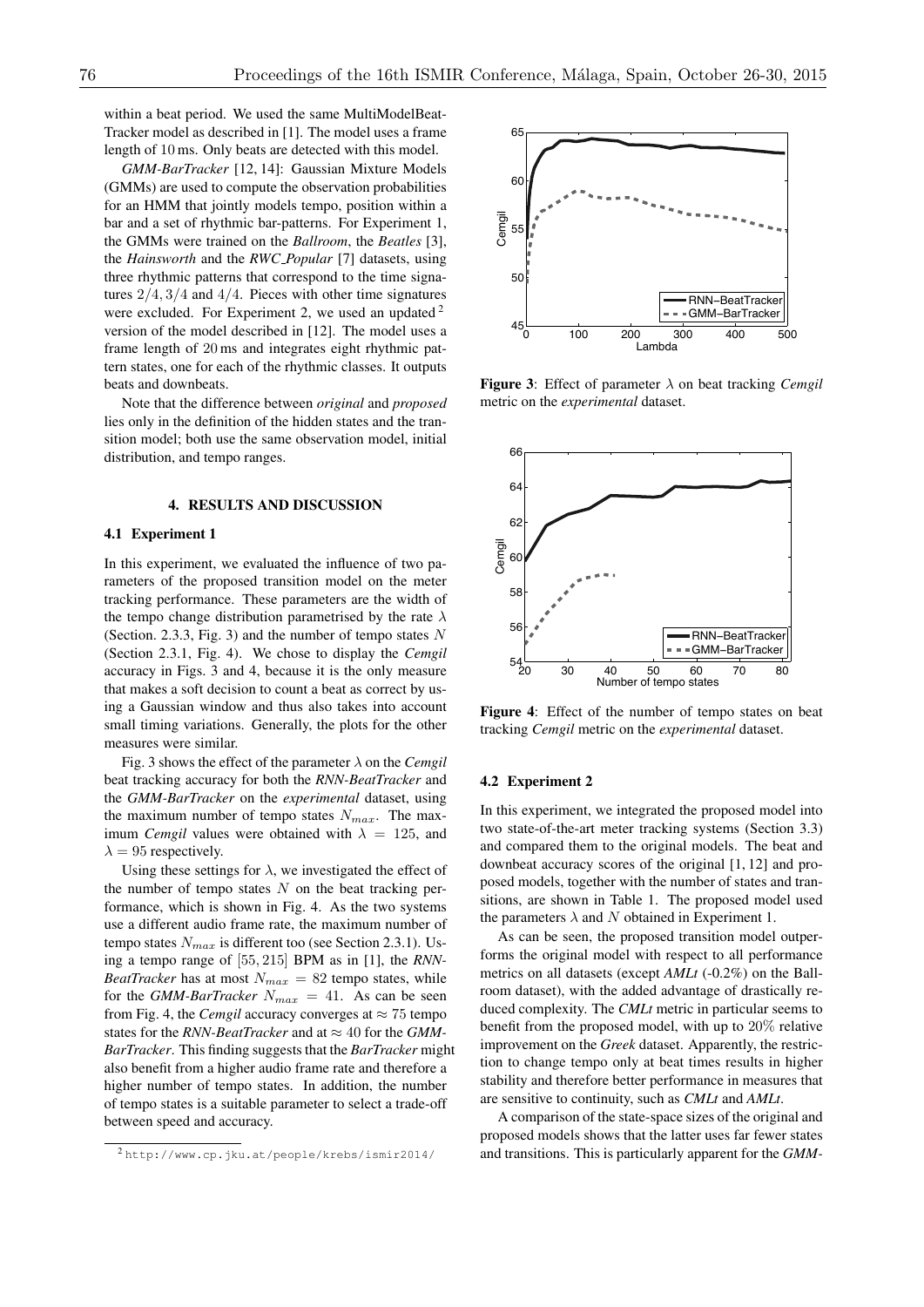|                                 | $\mathbf{F}$ | Cem               | <b>CMLt</b> | <b>AMLt</b> | D               | $DB-F$                   | <b>States</b> | <b>Transitions</b> |
|---------------------------------|--------------|-------------------|-------------|-------------|-----------------|--------------------------|---------------|--------------------|
| RNN-BeatTracker                 |              |                   |             |             |                 |                          |               |                    |
| <b>Ballroom</b>                 |              |                   |             |             |                 |                          |               |                    |
| Original [1] (20 tempo states)  | 0.910        | 0.845             | 0.830       | 0.924       | 3.469           | $\overline{\phantom{0}}$ | 11520         | 33 2 80            |
| Proposed (82 tempo states)      | 0.919        | $0.880+$          | 0.854       | 0.922       | 3.552           |                          | 5617          | 8343               |
| Proposed (55 tempo states)      | 0.917        | 0.878             | 0.848       | 0.921       | 3.536           | $\overline{\phantom{a}}$ | 3369          | 4496               |
| <b>Hainsworth</b>               |              |                   |             |             |                 |                          |               |                    |
| Original [1] (20 tempo states)  | 0.840        | 0.707             | 0.803       | 0.881       | 2.268           | $\overline{\phantom{a}}$ | 11520         | 33 280             |
| Proposed (82 tempo states)      | 0.851        | 0.730             | 0.805       | 0.885       | 2.337           |                          | 5617          | 8343               |
| Proposed (55 tempo states)      | 0.851        | 0.729             | 0.791       | 0.886       | 2.332           |                          | 3369          | 4496               |
| <b>SMC</b>                      |              |                   |             |             |                 |                          |               |                    |
| Original [1] (20 tempo states)  | 0.529        | 0.415             | 0.428       | 0.567       | 1.460           | $\equiv$                 | 11520         | 33 280             |
| Proposed (82 tempo states)      | 0.540        | 0.430             | 0.460       | 0.613       | 1.579           |                          | 5617          | 8343               |
| Proposed (55 tempo states)      | 0.543        | 0.431             | 0.458       | 0.613       | 1.578           | $\overline{a}$           | 3369          | 4496               |
|                                 |              |                   |             |             |                 |                          |               |                    |
| GMM-BarTracker                  |              |                   |             |             |                 |                          |               |                    |
| <b>Greek</b>                    |              |                   |             |             |                 |                          |               |                    |
| Original [12] (18 tempo states) | 0.916        | 0.810             | 0.778       | 0.952       | 2.420           | 0.777                    | 133 200       | 376800             |
| Proposed (35 tempo states)      | 0.956        | 0.850             | $0.935+$    | 0.965       | 2.625           | 0.812                    | 26716         | 41708              |
| Indian                          |              |                   |             |             |                 |                          |               |                    |
| Original [12] (18 tempo states) | 0.799        | 0.684             | 0.613       | 0.845       | 1.988           | 0.476                    | 133 200       | 376800             |
| Proposed (35 tempo states)      |              | $0.850 + 0.737 +$ | 0.703       | $0.942+$    | $2.415 + 0.515$ |                          | 26716         | 41708              |
| <b>Turkish</b>                  |              |                   |             |             |                 |                          |               |                    |
| Original [12] (18 tempo states) | 0.861        | 0.679             | 0.694       | 0.840       | 1.431           | 0.617                    | 133 200       | 376800             |
| Proposed (35 tempo states)      | 0.877        | 0.689             | 0.732       | 0.877       | 1.575           | 0.632                    | 26716         | 41708              |

Table 1: Performance of the original and proposed transition model on the *Ballroom*, *Hainsworth*, *SMC*, *Greek*, *Indian*, and *Turkish* dataset. The  $+$  symbol denotes significant ( $p < 0.05$ ) improvement over the result in the row above, using a one-way analysis of variance (ANOVA) test of significance.

*BarTracker*, which has *a priori* a larger state space because it models (a) bars instead of beats and (b) eight rhythmic patterns. With the original *GMM-BarTracker*, processing a four-minute piece (12 000 frames at 50 fps), required remembering  $1.60 \times 10^9$  state ids in the Viterbi algorithm, which needs 6*.*39 GB stored as 32-bit integers. In contrast, using the proposed model, only  $0.32 \times 10^9$  states must be stored - a demand that can be met using 16-bit integers in only 0*.*64 GB of memory. With a MATLAB implementation on an Intel Core i5-2400 CPU with 3*.*1 GHz, we can therefore reduce the computation time for the *Turkish* dataset from 45*.*8 minutes to 4*.*2 minutes, including the computation of the audio features (which takes only 18 seconds). Additionally, as already shown in Experiment 1, we can further reduce the number of tempo states from 82 (the maximum number of tempo states as computed in Section 2.3.1) to 55 with the *RNN-BeatTracker*, with only marginal performance decrease. Compared to the original model, this implies a reduction of the numbers of states and transitions by factors of three and seven, respectively. Since in the proposed model most position states are needed to model lower tempi, the lower tempo limits mainly determine the size of the state space.

## 5. CONCLUSIONS

In this paper, we have proposed a new discretisation and tempo transition model that can be used as a drop-in replacement for variants of the *bar pointer model*. We have shown that our model outperformed the original one in 32 of 33 test cases, while substantially reducing space and time complexity. We believe that this is an important step towards lightweight, real-time capable, high-performance meter inference systems.

As part of future work, we plan to investigate whether changing tempo only at beat positions also stabilises the particle filter versions of the *bar pointer* model [15, 18], which would further facilitate reducing computational complexity.

# 6. ACKNOWLEDGMENTS

This work is supported by the European Union Seventh Framework Programme FP7 / 2007-2013 through the Austrian Science Fund (FWF) project Z159 and the GiantSteps project (grant agreement no. 610591). Thanks to Ingrid Abfalter for proofreading.